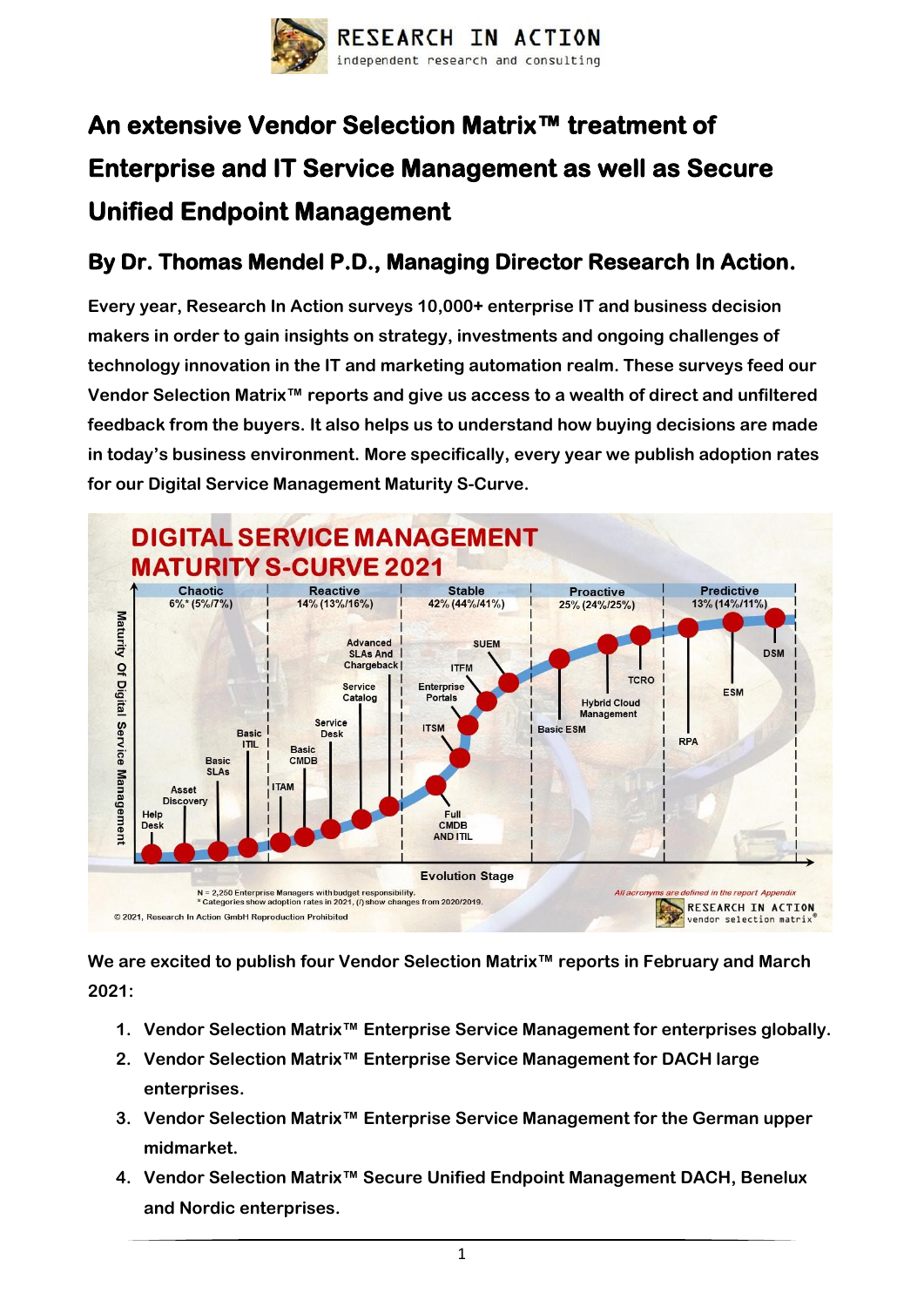

**You can find the corresponding Press Releases on our Website. Here is an example of the survey demographics from our global enterprise survey.**



**It is important to note that the awareness of the importance of Enterprise Service Management differs between regions and company sizes. This was confirmed in our recent survey of 2,800 companies. Whereas in enterprises globally and large enterprises in Germany, Austria and the German-speaking part of Switzerland (DACH), Enterprise Service Management has now effectively subsumed IT Service Management, in the upper midmarket in Germany, this is not the case.**